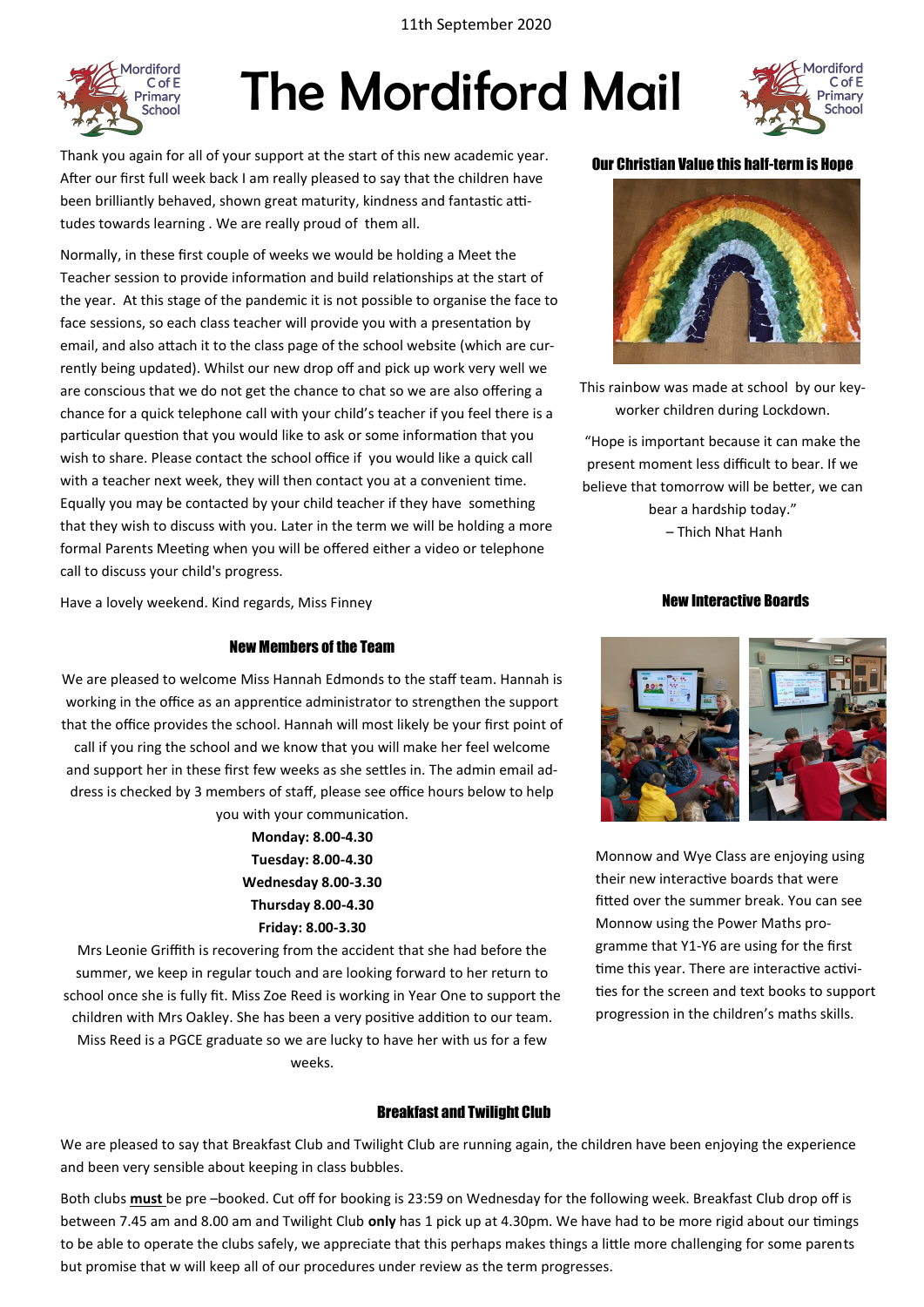

Remember that to help us keep safe we need to wash our hands frequently, that grown ups cover their faces if they can't keep apart and we need to keep a good space between us.



#### **Important notice**

### **Reception admissions** for 2021-2022

Do you have a child born between 1 September 2016 and 31 August 2017?

If so you will need to apply for a school place by 15 January 2021 (to commence September 2021)



Applications can be completed from 14 September 2020 online at: www.herefordshire.gov.uk/reception-class-admissions

Please note: a place at a nursery does not guarantee a place at the associated primary school, therefore you must still apply.

For further information please contact the school admissions team on 01432 260926 / 261574 or schooladmissions@herefordshire.gov.uk

**DR** @ hfdscouncil

herefordshire.gov.uk

#### **Free School Meals**

If you think you are eligible for benefit related free school meals, you can now apply online. The form can be found here: <https://www.herefordshire.gov.uk/xfp/form/263>

#### Prayer Corner

Jesus, help our hands to do all things loving, kind, and true. Jesus, guard us through this **day** In all we do and all we say. We give you our **school**.

We give you all the teachers and staff who work here, We give you all the children who study here.



Amen

### **2020-2021 Term Dates**

#### **Autumn Term 2020**

Term Starts: Thursday 3rd September 2020

**Remote Parent Meeting Week: Monday 12th October-Friday 16th October**

Half Term: Monday 26th October - Friday 30th October 2020

Term Ends: Friday 18th December 2020

#### **Spring Term 2021**

Terms Starts: Tuesday 5th January 2021

Half Term: Monday 15th February - Friday 19th February 2021

Term Ends: Thursday 1st April 2021

#### **Summer Term 2021**

Term Starts: Tuesday 20th April 2021

Half Term: Monday 31st May - Friday 4th May 2021

Term Ends: Wednesday 21st July 2021



Samuel